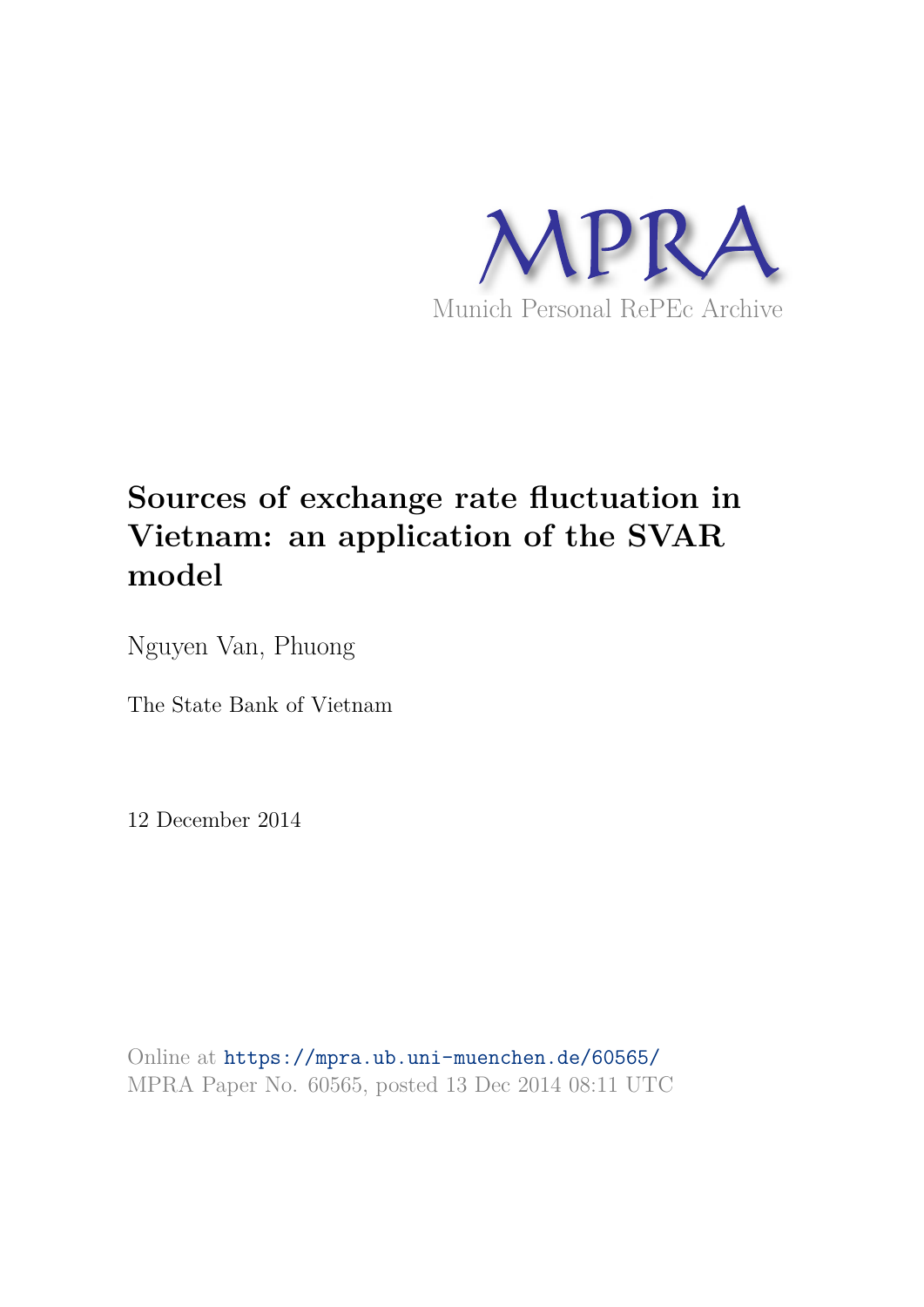# **SOURCES OF EXCHANGE RATE FLUCTUATION IN VIETNAM: AN APPLICATION OF THE SVAR MODEL**

Nguyen Van Phuong<sup>1</sup>

Banking Academy of Vietnam

Graduate student at International University of Japan

## **Abstract**

Vietnam has been implementing the export-oriented economy, in which the central bank of Vietnam, well-known as the State Bank of Vietnam (SBV), adopted the managed float exchange rate regime in 1990. Therefore, the exchange rate movement plays an important role in stimulating the Vietnamese export activities. By applying the long-run SVAR model, pioneered by Blanchard and Quah (1989), this research examines how the real and nominal shocks impact the nominal and real exchange rate (USD/VND) in Vietnam. Based on monthly data concerning USD/VND exchange rate and, the price levels in Vietnam and the United States from May 1995 to December 2013, our empirical results reveal that: the real shock primarily leads the real and nominal exchange rate (USD/VND) to fluctuate over time. Meanwhile, the nominal shock has a temporary effect on the movement in the real exchange rate in Vietnam. Our research also finds that the long-run Purchasing Power Parity (PPP) does not hold in Vietnam.

 $\overline{a}$ 

<sup>1</sup> Address: SD1, 240, International University of Japan, 777 Kokusai-cho, Minami Uonuma-shi, Niigata 949-7277 Japan

Phone: (+84)-914907087 / (+81)-8040941991

Fax: (+84)-438525024/ (+81)-25-779-4441

Email: [phuongnv@iuj.ac.jp](mailto:phuongnv@iuj.ac.jp) / [phuongnv@hvnh.edu.vn](mailto:phuongnv@hvnh.edu.vn)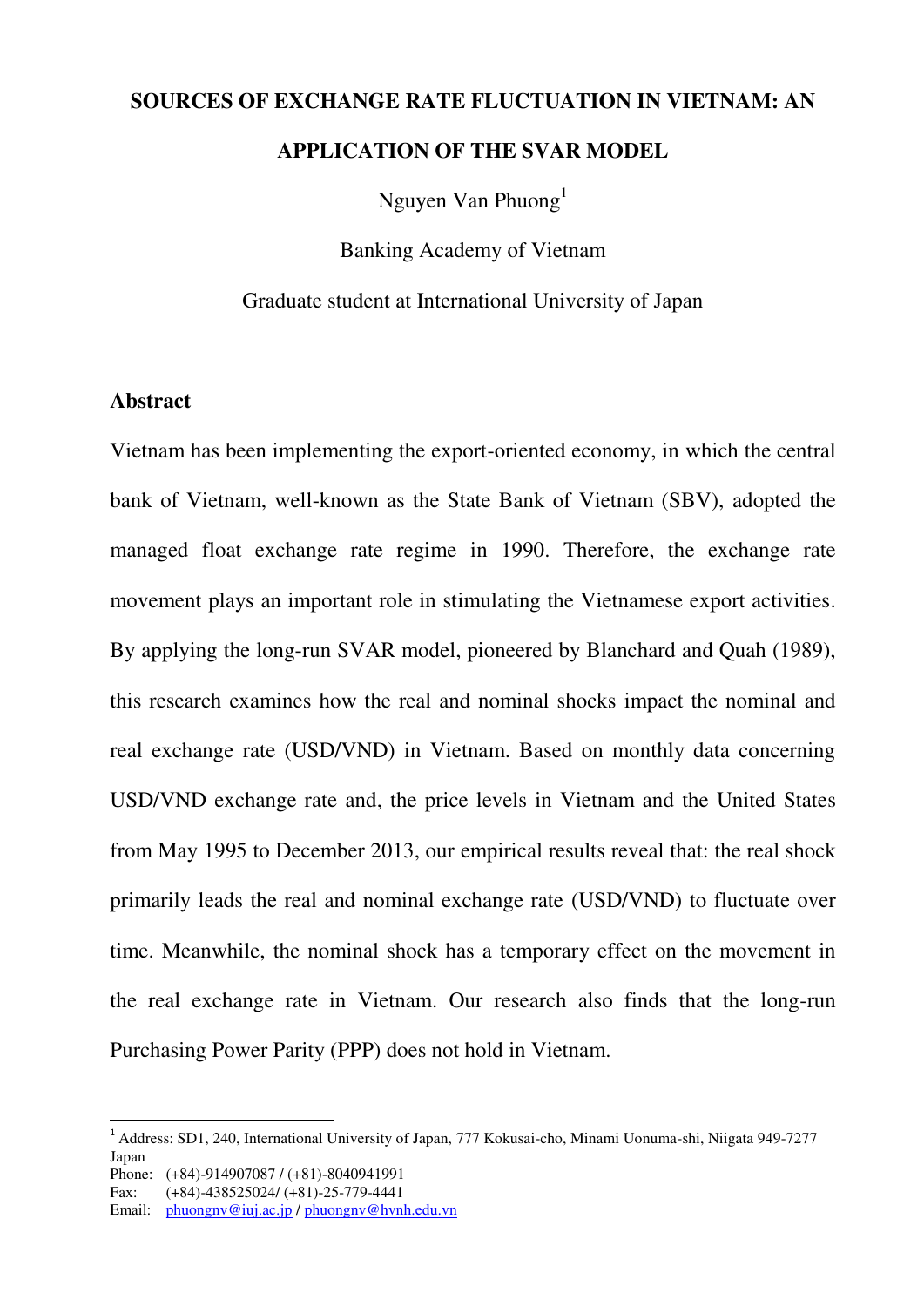**Keywords:** State Bank of Vietnam, the exchange rate, unit root test, SVAR.

## **1. An introduction and literature review**

Vietnam has been famous for being one of the fastest-growing economies in Asia since integrating into the World Trade Organization (WTO) in 2005. Taking advantage of this integration, the Vietnamese government implemented the exportoriented economy policy to improve the trade balance. Therefore, the exchange rate is treated as one of the most important monetary policy tools of the SBV, which drive Vietnamese's exporting activities. Additionally, it is clear that understanding the sources of the exchange rate variation becomes a crucial issue, which helps the State Bank of Vietnam to manage the exchange rate properly under the managed floating exchange rate regime. Therefore, the purpose of this paper, is to decompose the variation of exchange rate in Vietnam into the real and nominal shocks, which follows the method used by Clarida and Gali, 1992; Ender and Lee (1997), Chen and Wu (1997); Kutan and Dibooglu (2001); Kakinaka, Miyamoto, and Ok (2010).

 We assume that the real and nominal exchange rates are subject to the real and nominal shocks. Ha et al (2007) say that term of trade, productivity, and government spending are the real shocks. Kakinaka, Miyamoto, and Ok (2010), however, argue that the change in technology and preference are the real shocks, whereas, the change in the nominal macroeconomic variables, such as money supply, would be considered as the nominal shock. In this paper, we will define the real shocks as the change in productivity, technology and economic structure. On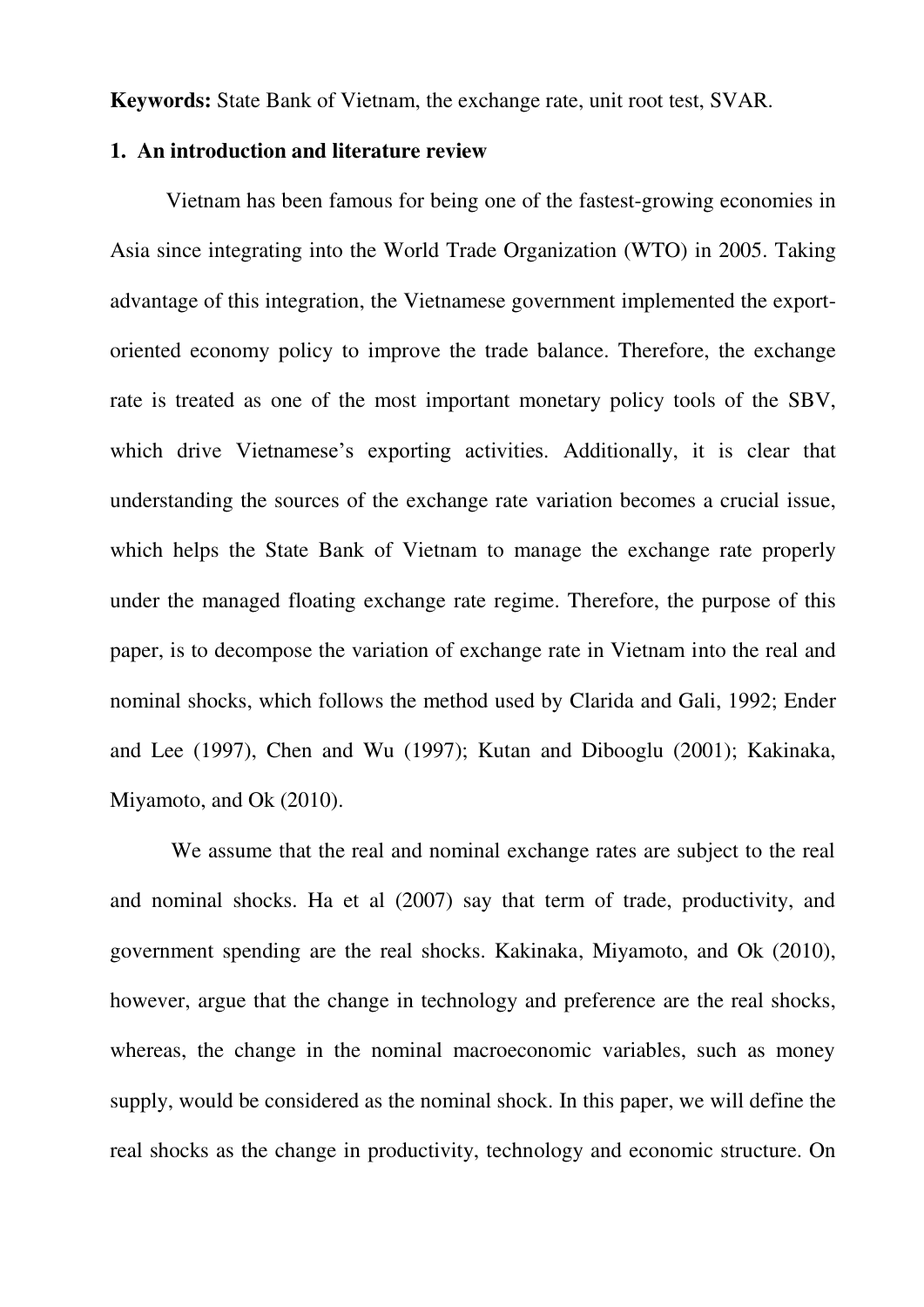the other hand, the change in price level, money supply could be considered as the nominal shocks.

Blanchard and Quah (1989) develop the long-run restriction to obtain a structural vector autoregression (SVAR) model from the vector autoregressive (VAR) model in standard form. Moreover, a series can be decomposed into its short-run and long-run components via applying the long-run SVAR, Ender (2010). In this paper, therefore, we will apply the Blanchard and Quah method (1989) to examine how the real and nominal exchange rate in Vietnam responds to the real and nominal shocks. This method is also widely applied in many previous researches (Clarida and Gali, 1994; Ender and Lee, 1997; Chen and Wu, 1997; Kutan and Dibooglu, 2001; Kakinaka, Miyamoto, and Ok , 2010)

In Vietnam, the fluctuation in exchange rate has not been widely researched. The exchange rate - inflation tradeoff in Vietnam is conducted by Nguyen (2012). However, the empirical evidence to reveal this relationship was not provided. Dao, Pham, and Hoang (2014) applied the vector autoregressive (VAR) model to examine the exchange rate-inflation tradeoff in Vietnam. The VAR model in standard form, however, cannot capture the realization of the policy shock (Sim, 1986; Ender, 2010). Therefore, this study would be the first one in Vietnam to examine the exchange rate movement by decomposing it into real and nominal shocks through the long-run SVAR model, Blanchard and Quah (1989). Our empirical results reveal that: the real shock primarily leads real and nominal exchange rate to fluctuate over time. Meanwhile, the nominal shock has a temporary effect on the movement in the real exchange rate in Vietnam. Our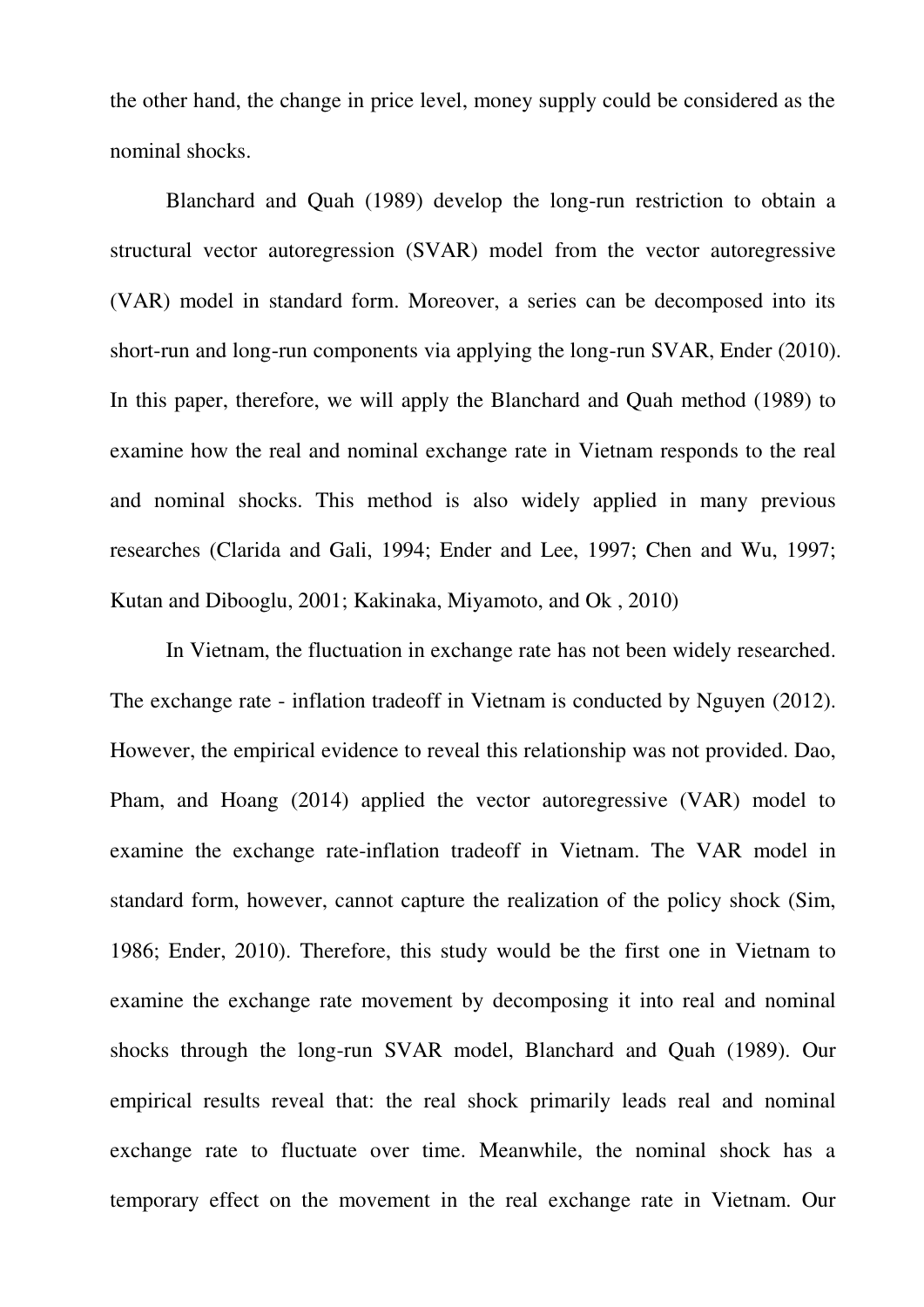research implication favors the key classical macroeconomic hypothesis, which indicates that permanent movements in nominal variables do not impact real economic variables in the long run (King and Watson, 1997). Moreover, our research also finds that the long-run Purchasing Power Parity (PPP) does not hold in Vietnam.

The paper is organized as follows: Section two introduces the development in Vietnam since 1989. Section three describes the empirical procedure used to analyze the movement in the real and nominal exchange rate in Vietnam. Finally, section four explains our research conclusion.

#### **2. Recent development in Vietnam**

In 1986, the Vietnamese government started implementing the Revolution policy<sup>2</sup>, in which they shifted from the central-planning economy<sup>3</sup> to the marketoriented economy. Due to this policy, the Vietnamese economy reached an average growth of 6.6% per year from 1986 to 1996. We especially witnessed, the inflation plummet from a three-digit level to a two-digit level (12.7% in 1995, and 4.5% in 1996). In 1997, the Vietnamese economy slightly grew due to the Asian financial crisis. From 1997 to 2006, the gross domestic product (GDP) growth was an average of 7.1%, which is higher than the inflation rate of 4.5%, prior to the crisis. Later, however, the inflation increased to 11.8%, which was approximately double the 6.2% GDP growth between 2007 and 2013.

l

 $2$  The Revolution policy is well-known as the DOI MOI policy.

 $3$  In which the Vietnamese government controls all economic sectors by establishing the state-owned companies. The private companies are not encouraged to run their own business.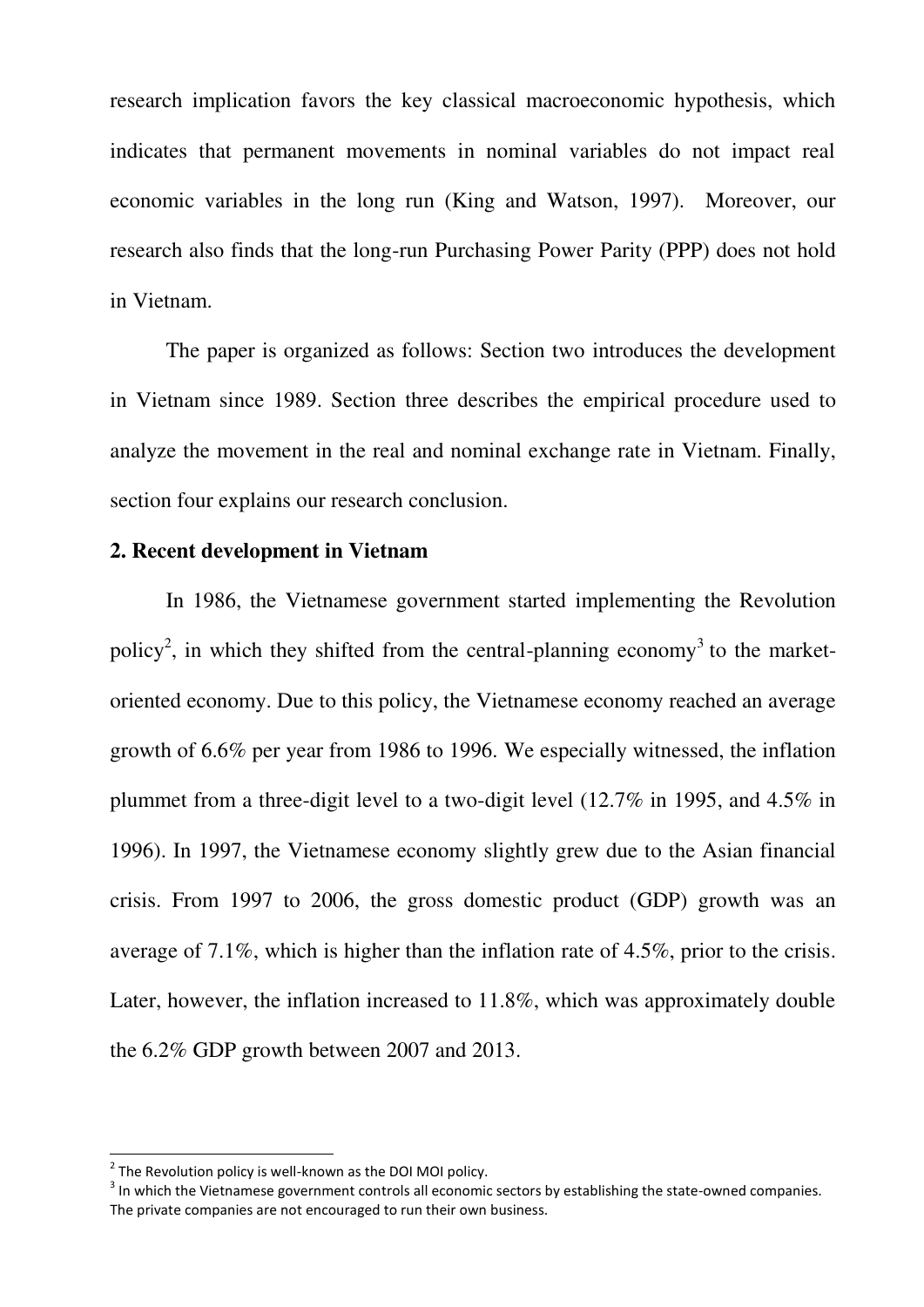To support the export-oriented economy, the SBV implemented the exchange rate managed floating regime without predetermining the change in the exchange rate (USD/VND) since  $1990^4$ . Figure 1 shows the movement in the exchange rate of Vietnamese Dong against the US dollar. There is a nominal depreciation of DONG against USD mainly due to Vietnamese government's DONG under-devaluated policy<sup>5</sup>. The price level in Vietnam increases properly between 1995 and 2008. However, the higher inflation in Vietnam from 2008 to 2012 contributes to the depreciation of DONG (See Figure 2). Such a high inflation led the real exchange rate (USD/VND) to decline during this period.



**Figure 1: The movement in the real and nominal exchange rate in Vietnam**

 $\overline{a}$ 

 $4$  Before 1990, The State Bank of Vietnam (SBV) implemented the fixed exchange rate regime.

<sup>&</sup>lt;sup>5</sup> This policy aims to support Vietnam's export activities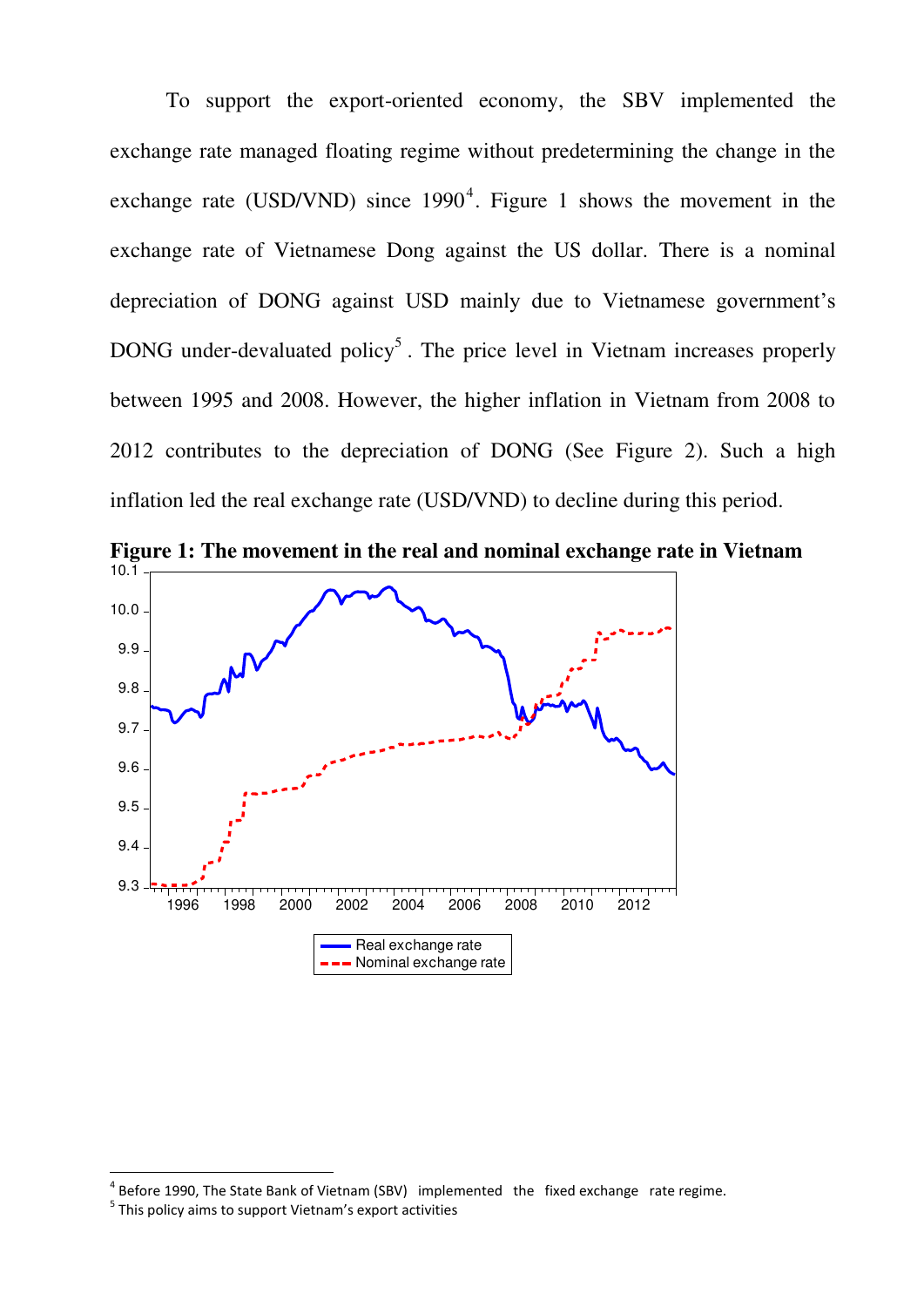

**Figure 2: The price level in Vietnam and the United State** 

## **3. Empirical analysis**

## **3.1. Model identification**

To analyze the movement in the real and nominal exchange rate (USD/VND) in Vietnam, we will apply the long-run SVAR model, developed by Blanchard and Quah decomposition (1989). This model is also widely applied in many previous researches (Clarida and Gali, 1994; Enders and Lee, 1997; Chen and Wu, 1997; Dibooglu and Kutan, 2001; Wang, 2005; Kakinaka, Miyamoto and Ok, 2010). Below, we have the biavariate moving-average (BMA) system as follows:

$$
\begin{bmatrix}\n\Delta \, RER_t \\
\Delta \, NER_t\n\end{bmatrix} = \begin{bmatrix}\nC_{11}(L) & C_{12}(L) \\
C_{21}(L) & C_{22}(L)\n\end{bmatrix} \begin{bmatrix}\n\varepsilon_{rt} \\
\varepsilon_{nt}\n\end{bmatrix}
$$

Or

$$
\Delta RER_t = \sum_{k=0}^{\infty} c_{11}(k) \varepsilon_{rt-k} + \sum_{k=0}^{\infty} c_{12}(k) \varepsilon_{nt-k}
$$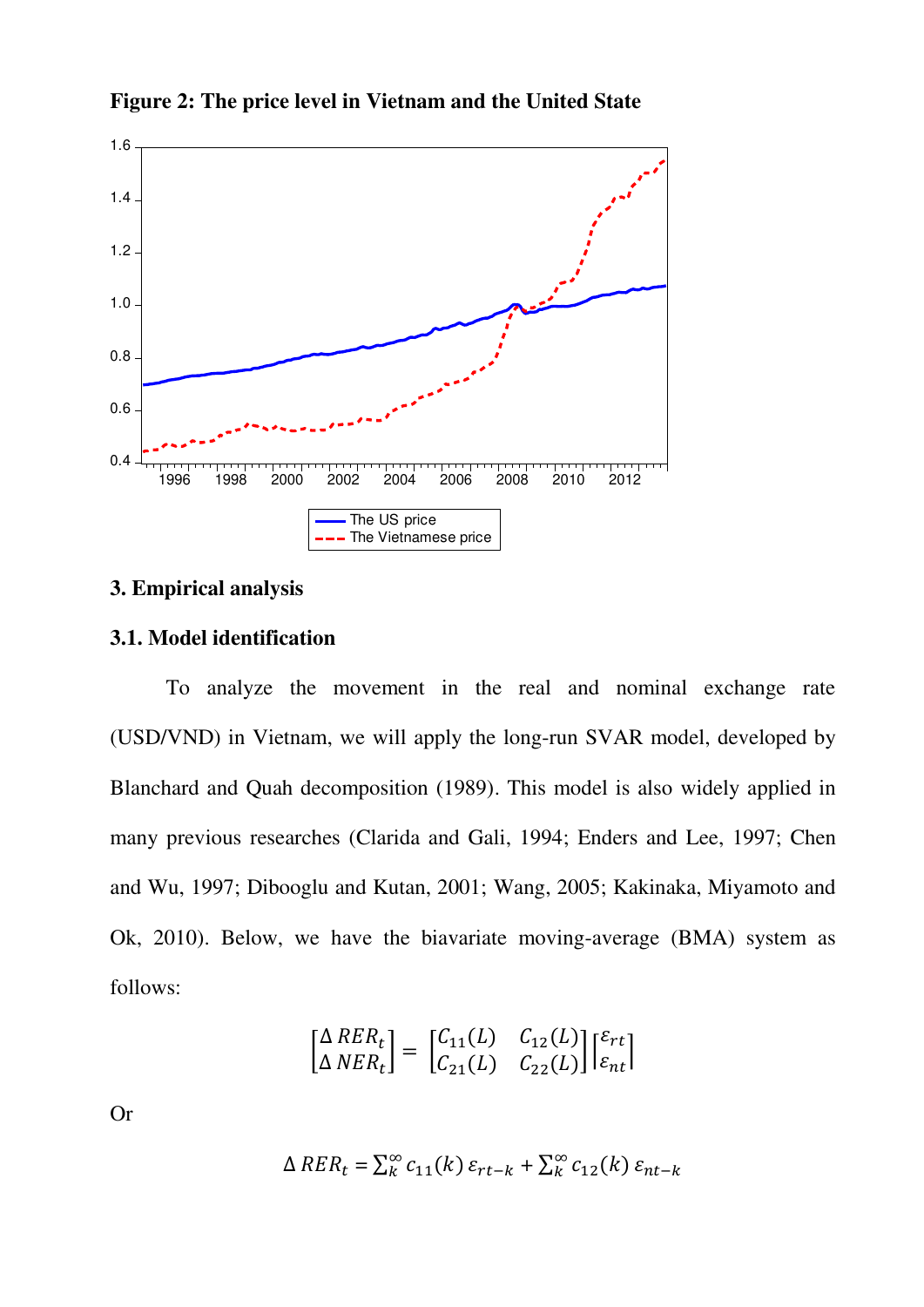$$
\Delta NER_t = \sum_{k=0}^{\infty} c_{21}(k) \varepsilon_{rt-k} + \sum_{k=0}^{\infty} c_{22}(k) \varepsilon_{nt-k}
$$

In which:

 $\Delta RER_t$ : the natural log of the real exchange rates at time t.

 $\Delta NER_t$ : the natural log of the nominal exchange rates at time t.

 $\varepsilon_{rt}$ : the real shock.

 $\varepsilon_{nt}$ : the nominal shock.

The restriction is that the nominal shocks have no long-run effect on the real exchange rate (King and Watson, 1997; Ender and Lee, 1997). Therefore,  $C_{12}(L)$ = 0 or  $\sum_{k}^{\infty} c_{12}(k) = 0$ . This implies that the cumulative effect of  $\varepsilon_{nt}$  on  $\Delta R E R_t$  is zero. Consequently, the long-run effect of  $\varepsilon_{nt}$  on the level of  $RER_t$  is also zero.

# *3.2. Data*

Monthly data was collected from Vietnam's General Statistic Office, the SBV and Federal Reserve (FED). Data concerning the nominal exchange rate (USD/VND) and the consumption price index (CPI) as the price level in Vietnam and the United States between May 1995 and December 2013 have been employed in the following research. The real exchange rate is then computed mainly based on the following formula (1):

### From PPP formula:

 $\boldsymbol{R}$  $\overline{T}$  $\overline{T}$ 

Take logarithm both side of the above equation:

$$
RER = NER + P^* - P \qquad (1)
$$

In which: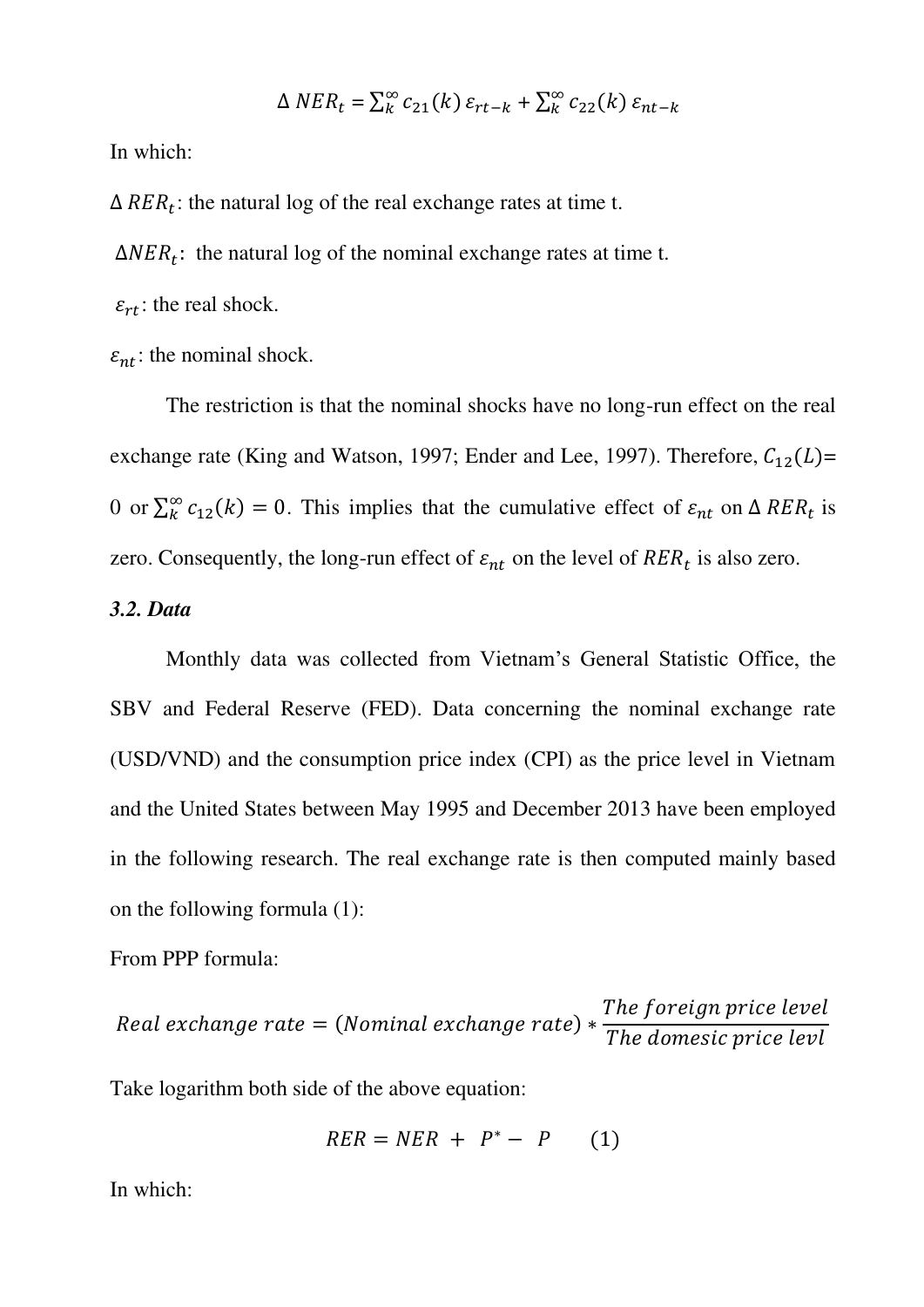RER: the logarithm of the real exchange rate.

NER: the logarithm of the nominal exchange rate, USD/VND.

P\*: the logarithm of the foreign price level, the US CPI.

P: the logarithm of the domestic price level, Vietnam's CPI.

Table 1 shows the descriptive statistic about the change in the logarithm of the nominal and real exchange rate, USD/VND

**Table 1: The descriptive statistic of the nominal and real exchange rate** 

|                       | $\triangle$ NER | $\triangle$ RER |
|-----------------------|-----------------|-----------------|
| Number of observation | 223             | 223             |
| Mean                  | 0.0029019       | $-0.00079855$   |
| Standard deviation    | 0.0093629       | 0.0124736       |

 $\triangle$  *NER*,  $\triangle$  *RER: The change in the logarithm of the nominal and real exchange rate, USD/VND* 

Based on the Table 1, we see that the mean of nominal depreciation is larger than that of real depreciation. This means that the price level in Vietnam is higher than that in the United State. The high inflation period from 2004 – 2012 was the primary cause of the big difference between the mean of nominal and real depreciation in Vietnam.

|  | <b>Table 2: Correlation matrix</b> |  |
|--|------------------------------------|--|
|--|------------------------------------|--|

|                 | $\triangle$ NER | $\triangle$ RER | ΛP |
|-----------------|-----------------|-----------------|----|
| $\triangle$ NER |                 |                 |    |
| $\triangle$ RER | 0.7344          |                 |    |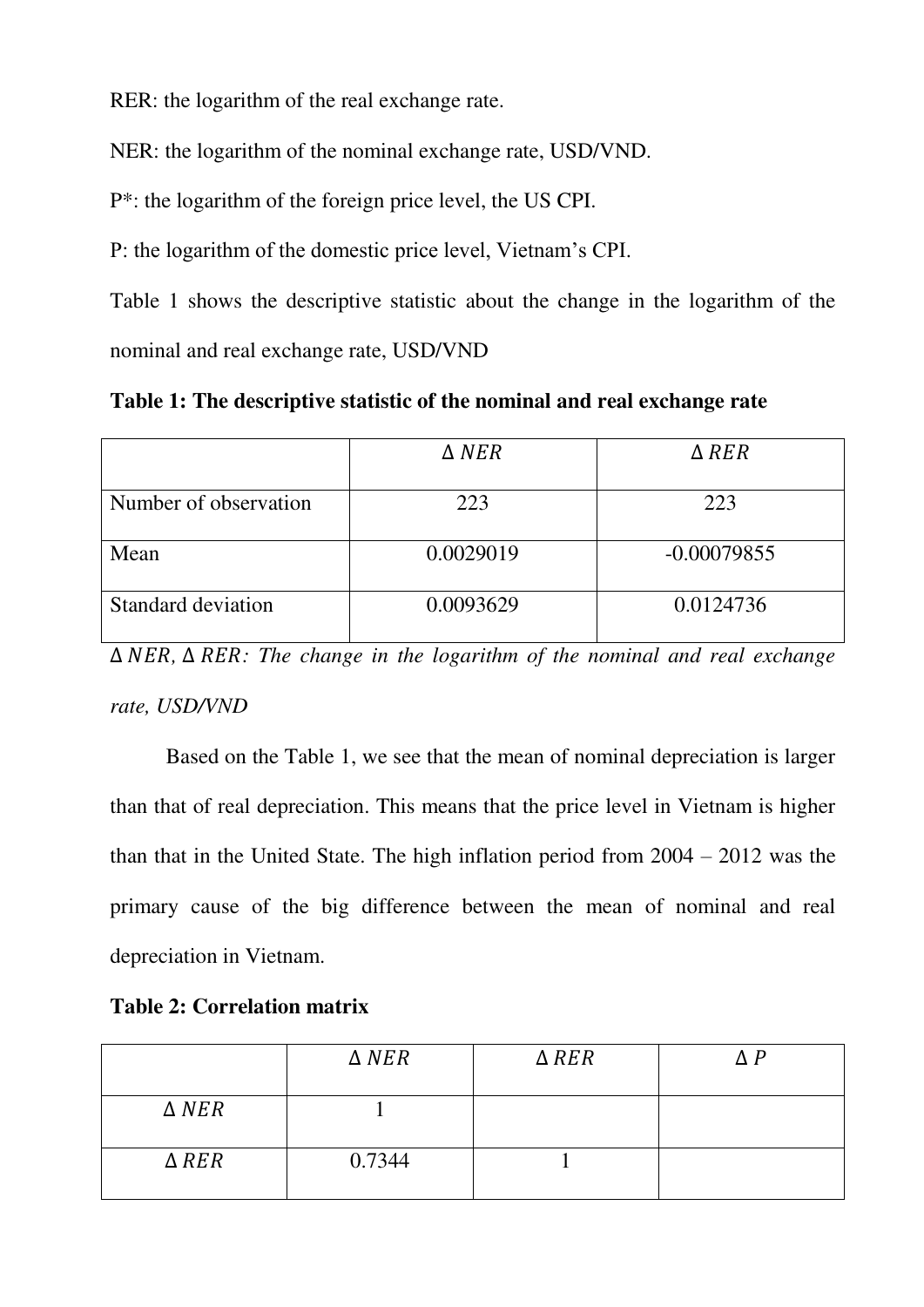| Ð<br>└<br>$ -$ | $^{\circ}$ 0026<br>,∪∪∠∪ | 2005<br>--<br>ノン |  |
|----------------|--------------------------|------------------|--|
|                |                          |                  |  |

The table 2 summarizes the correlation among the change in the logarithm of the nominal and real exchange rate, and the inflation rate in Vietnam. The nominal exchange rate has highly positive correlation with the real exchange rate, but an insignificantly positive correlation with the inflation. Meanwhile, the inflation rate is highly negative correlation with the real exchange rate in Vietnam

### **3.3. Estimation procedure**

 The conditions for estimating the SVAR model are that the underlying variables must be stationary without cointegration among the underlying variables, Ender (2010). Given this, we will conduct the unit root test for the real and nominal exchange rate (USD/VND) via the augmented Dickey-Fuller (ADF) method. The test result indicates that both the log-level of the nominal and real exchange rate are not stationary at the 5% significance level. Meanwhile, their first-differences are stationary at the 5% significant level (Table 3). The nonstationarity of the real exchange rate reveals that the long-run PPP does not hold in Vietnam, Ender (2010). Previous studies have shown that this condition is the same as in other countries in China, Cambodia, and Lao (Wang, 2005; Kakinaka, Miyamoto, and Ok, 2010).

|                                | <b>Level</b>      | <b>First difference</b> |
|--------------------------------|-------------------|-------------------------|
| NER                            | $-0.889$          | $-14.439$               |
| <b>RER</b>                     | $+0.541$          | $-13.262$               |
| $u_{\rm \scriptscriptstyle f}$ | $-2.105$          | $-14.855$               |
| $NER = 13.81 -$                | 0.422 RER + $u_t$ |                         |
| $(0.848)$ *** $(0.086)$ ***    |                   |                         |
| R2: 0.098                      |                   |                         |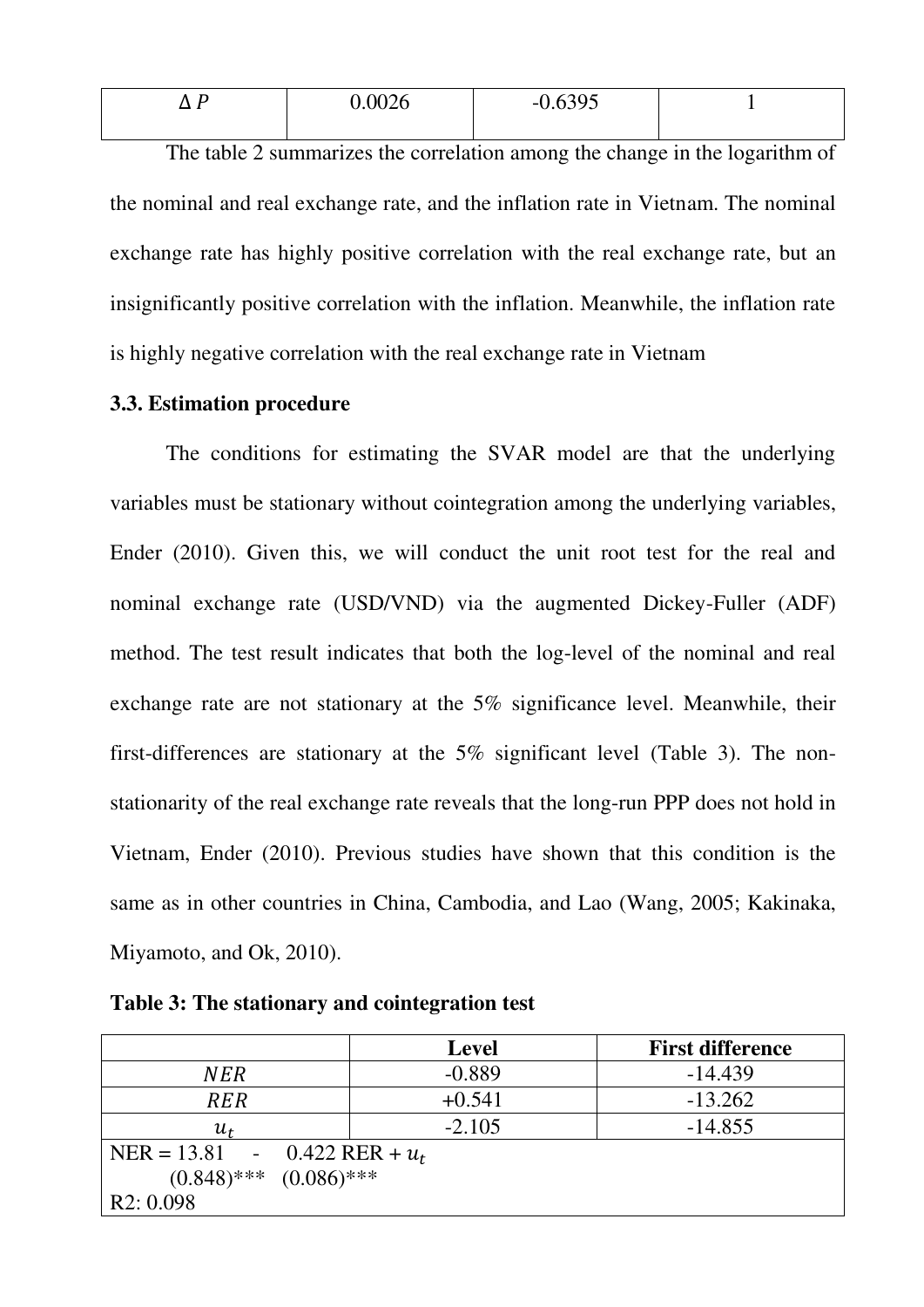*The 5% critical value of unit root test: -2.87; \*\*\*: significance at the 1% level* 

Secondly, we conduct the cointegration test for the log-level of the nominal and real exchange rates by applying the method proposed by Ender  $(2010)^6$ . After generating the residual from the estimated equation of the nominal exchange rate (USD/VND) on the real exchange rate (USD/VND), we apply the augmented Dickey-Fuller (ADF) method to test whether the residual is stationary. Table 3 reveals that the residual is not stationary at the 5% significance level. This result implies that a long-run relationship between the nominal and real exchange rate (USD/VND) in Vietnam does not exist. Simply put, there is no evidence in favor to the existence of the long-run PPP in Vietnam.

To sum up, the nominal and real exchange rates are I(1) and there is no cointegrating equation between them. Therefore, we will then apply the SVAR model to investigate how the nominal and real exchange rates (USD/VND) responds to the nominal and real shocks over time in Vietnam.

The next step is to choose the optimal lag length of the SVAR via the Vector Autogressive (VAR) model. Table 4 indicates that the first-order lag length should be chosen based on the lowest Akaike information criterion (AIC) and Schwarz information criterion (SIC), (Hill, Griffiths, and Lim, 2012).

**Table 4: The Akaike information criterion (AIC) and Schwarz information criterion (SIC)** 

| ு<br><b>1149</b><br>- | - -<br>__ | $\sim$ $\sim$ |
|-----------------------|-----------|---------------|
|                       |           |               |

 $^6$  Ender proposes the method to test the existence of the long-run PPP in his book, Applied Econometric Time Series, Third edition, p.211.

 $\overline{a}$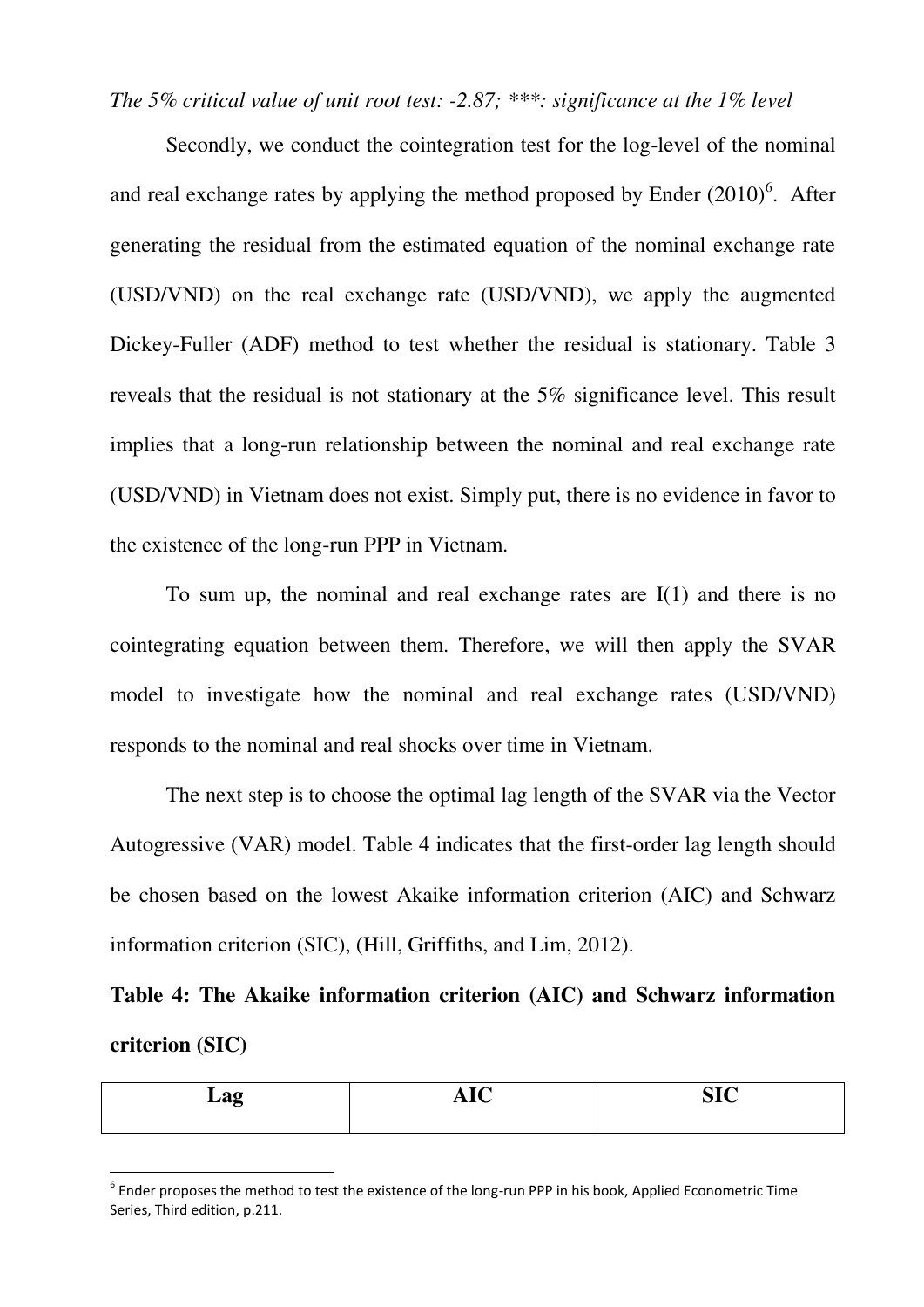| $\overline{0}$ | $-13.137$  | $-12.105$  |
|----------------|------------|------------|
| $\mathbf{1}$   | $-13.372*$ | $-13.778*$ |
| $\overline{2}$ | $-13.371$  | $-13.214$  |
| 3              | $-13.345$  | $-13.125$  |
| $\overline{4}$ | $-13.313$  | $-13.031$  |
| 5              | $-13.291$  | $-12.946$  |
| 6              | $-13.360$  | $-12.952$  |
| $\overline{7}$ | $-13.350$  | $-12.880$  |
| 8              | $-13.345$  | $-12.812$  |

Based on the long-run restriction developed by Ender and Lee (1997), the result of estimation of the long-run SVAR model with the first-order lag length is presented as follows:

$$
\Delta RER_t = 0.015\varepsilon_{rt-1}
$$
\n(1)  
\n(0.000714)  
\n
$$
\Delta NER_t = 0.004\varepsilon_{rt-1} + 0.009\varepsilon_{nt-1}
$$
\n(2)  
\n(0.000637) (0.000430)

All coefficients in the biavarate moving-average (BMA) system are significant at the 1% level.

# *3.3.1. Impulse response analysis*

The impulse response function plays a role by representing the effects of a one-time shock. Therefore after estimating the long-run SVAR model, we compute the impulse response function (IRFs) to examine how the nominal and real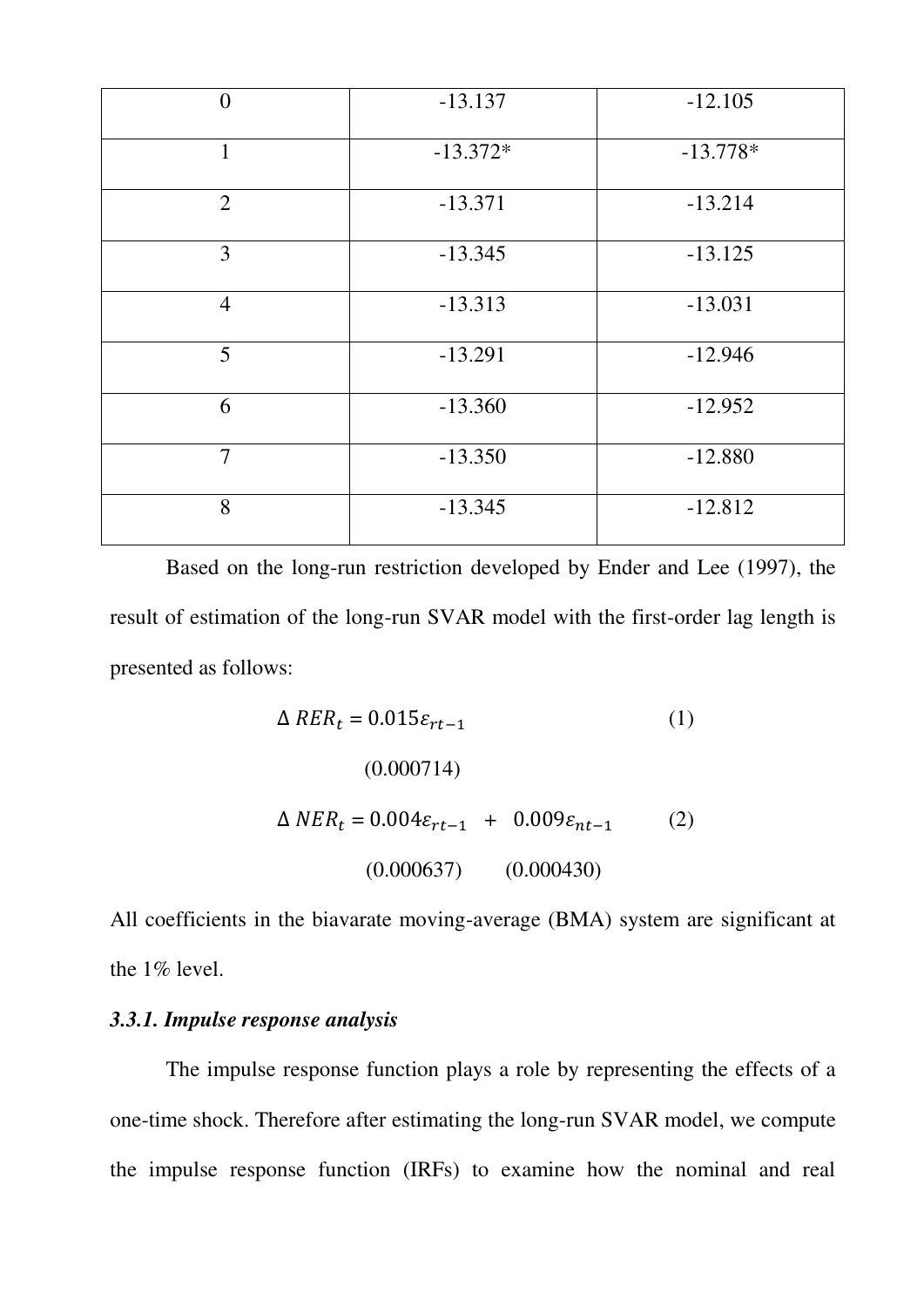exchange rates (USD/VND) respond to the nominal and real shocks<sup>7</sup>. The response of the nominal and real exchange rates (USD/VND) to the nominal and real shocks over 20 months is presented in the Figure 3. The responsive level in Figure 3 shows the accumulative responses and a positive response of exchange rate to the shock. The real shock leads the nominal and real exchange rates (USD/VND) in Vietnam to depreciate.







Response of the nominal exchange rate (USD/VND)

 $<sup>7</sup>$  The nominal and real shocks are measured by one standard deviation.</sup>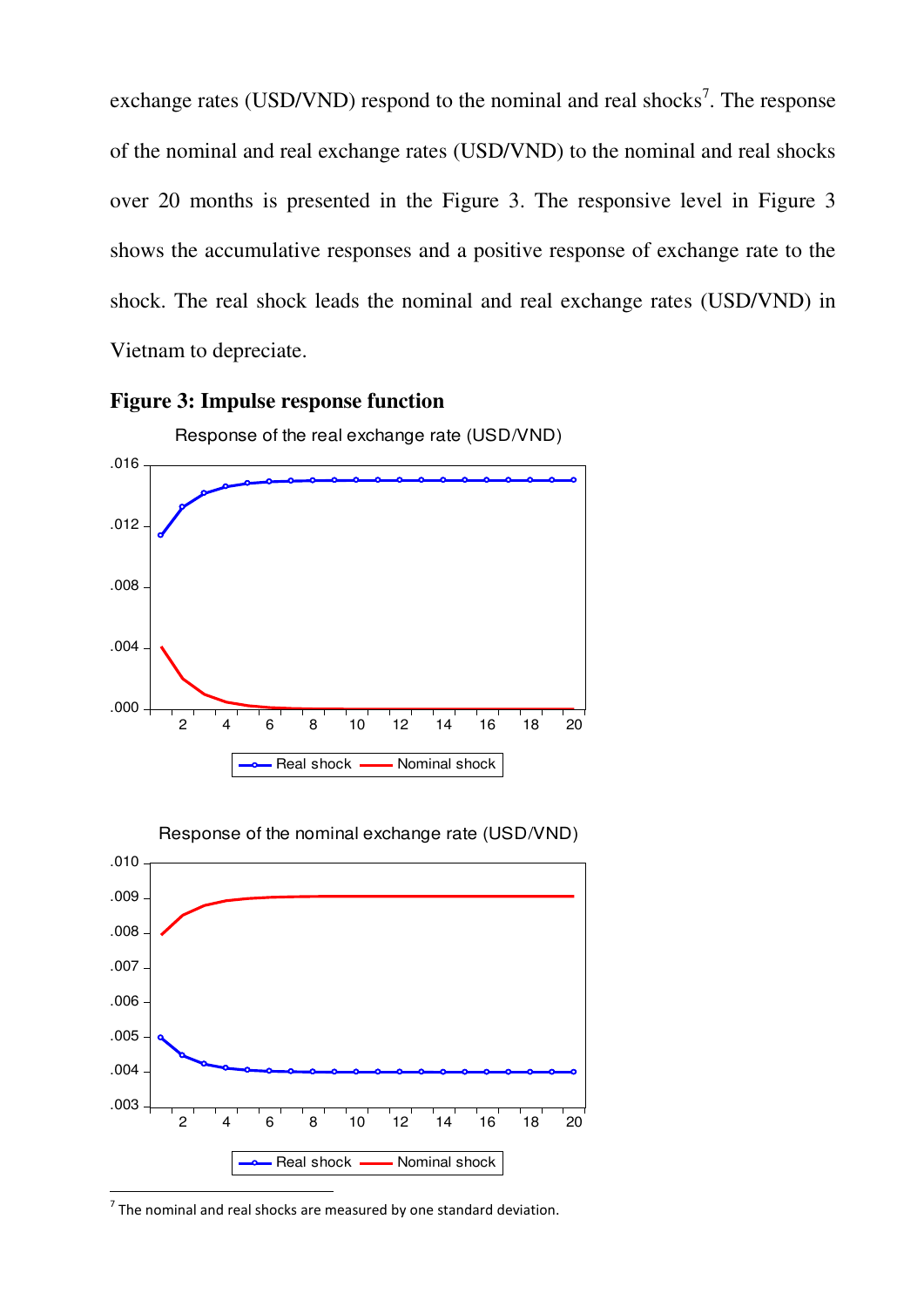From the impulse response function (See Figure 3), we find that the response of the real and nominal exchange rates to the real shock is permanently positive. Therefore, the long-run depreciation of the real and nominal exchange rates in Vietnam is caused by the real shock. The initially positive response of the real exchange rate to the nominal shock implies that the depreciation of the real exchange rate in Vietnam is associated with the nominal shock. This response, however, converges to zero, six months later. This implies that the nominal shock temporarily impacts the depreciation of the real exchange rate in Vietnam. On the other hand, there is the long-run positive effect of the nominal shock on the variation of the nominal exchange rate in Vietnam. Given this, in Vietnam, the nominal exchange rate is permanently depreciated by the nominal shock. The permanently positive response of the nominal exchange rate to the nominal shock could be due to the violation of the long-run PPP in Vietnam.

In summation, the real shock has a long-run effect on both the movement of the real and nominal exchange rates in Vietnam. However, the nominal shock has only a short-run effect on the change in the real exchange rate and has a the longrun effect on the change in the nominal exchange rate.

#### *3.3.2. Variance decomposition*

Analyzing the variance decomposition (VDC) is another way to evaluate the relative contribution of real shock, in order to forecast the error variance of each shock. The result of the variance decomposition is reported in the Table 5. In this table, we can see that the change in the real exchange rate in Vietnam is significantly affected by the 100 percent real shock at the beginning, but then,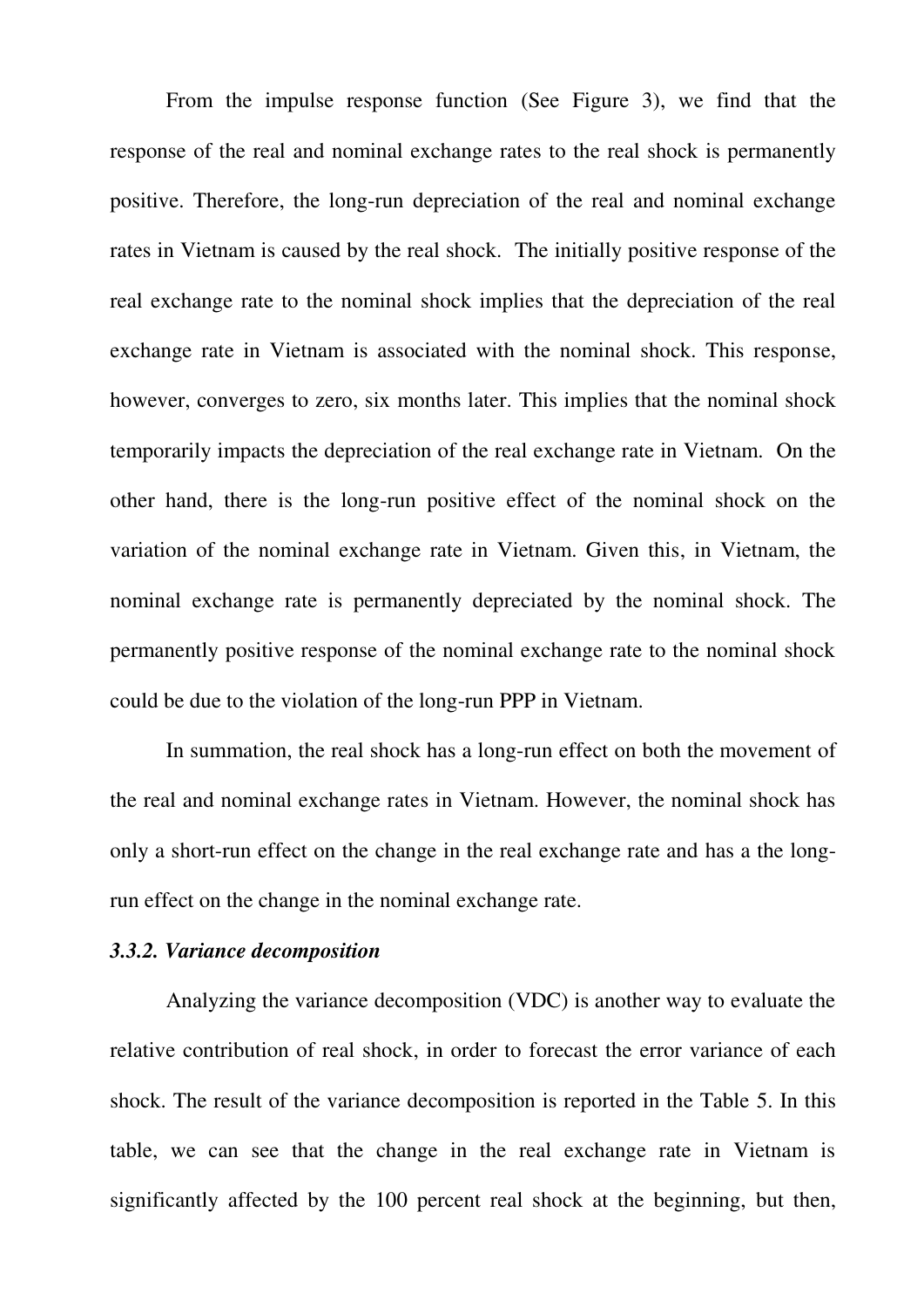decreases to a steady level of 94.258 % three months later. Similar to the real exchange rate pattern, the approximately 62 % change in the nominal exchange rate in Vietnam is initially caused by the real shock before declining to the steady level of 61.68 %.

|       |  | Table 5: Choleski variance decompositions of the real and nominal exchange |  |  |
|-------|--|----------------------------------------------------------------------------|--|--|
| rates |  |                                                                            |  |  |

|                | The relative contribution of real shock to |                              |  |
|----------------|--------------------------------------------|------------------------------|--|
| <b>Month</b>   | $\triangle$ RER <sub>t</sub>               | $\triangle$ NER <sub>t</sub> |  |
| $\mathbf{1}$   | 100                                        | 62.102                       |  |
| $\overline{2}$ | 95.544                                     | 61.781                       |  |
| $\overline{3}$ | 94.559                                     | 61.706                       |  |
| $\overline{4}$ | 94.329                                     | 61.688                       |  |
| 5              | 94.275                                     | 61.684                       |  |
| 6              | 94.263                                     | 61.683                       |  |
| $\overline{7}$ | 94.259                                     | 61.683                       |  |
| 8              | 94.258                                     | 61.683                       |  |
| 9              | 94.258                                     | 61.683                       |  |
| 10             | 94.258                                     | 61.683                       |  |
| 11             | 94.258                                     | 61.683                       |  |
| 12             | 94.258                                     | 61.683                       |  |
| 13             | 94.258                                     | 61.683                       |  |
| 14             | 94.258                                     | 61.683                       |  |
|                |                                            |                              |  |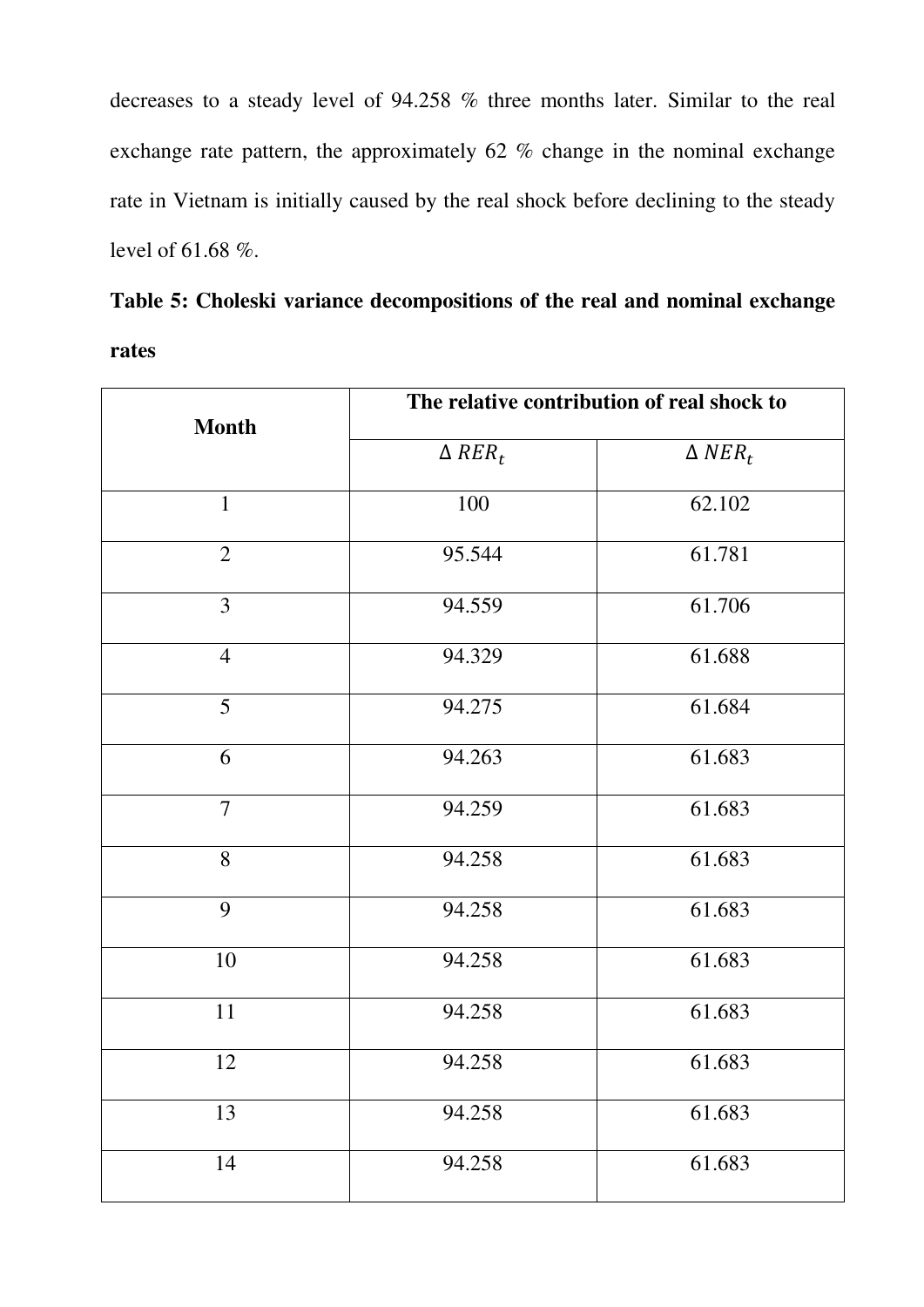| $\overline{\phantom{0}}$<br>__ | $\sim$ $\sim$ $\sim$<br>QД<br>$\cdot$ $\sim$ $\circ$ | د ہے<br>$000$ . |
|--------------------------------|------------------------------------------------------|-----------------|
|                                |                                                      |                 |

 In short, the variation of the real and nominal exchange rates in Vietnam is mainly driven by the real shocks, which come from the change in productivity, and technology innovation. This result is the same as previous studies in other countries (Kutan and Dibooglu, 2001; Kakinaka, Miyamoto, and Ok , 2010).

### **4. Conclusion**

The empirical result indicates that the movement in the nominal and real exchange rate (USD/VND) in Vietnam is significantly contributed by the real shocks, which come from the change in productivity, technology and the economic structure. This research result is consistent with other previous studies in the Asian countries (Wang, 2005; Kakinaka, Miyamoto and Ok, 2010). This research implication follows the key classical macroeconomic hypothesis, which indicates that permanent movements in nominal variables do not impact the real economic variables in the long run (King and Watson, 1997). Our research also finds that the long-run PPP does not hold true in Vietnam, which is the same current condition as in other developing countries, such as Laos and Cambodia (Kakinaka, Miyamoto and Ok, 2010).

Although our research could indicate some important implication on the change in the exchange rate (USD/VND) in Vietnam, in practice, the movement in the exchange rate (USD/VND) in Vietnam is impacted by other exogenous factors. One factor which is especially hard to predict, is the fluctuation of USD/VND is managed by the State Bank of Vietnam. Therefore, our specification in the SVAR could be overly simplified and unable to capture all such kinds of the exogenous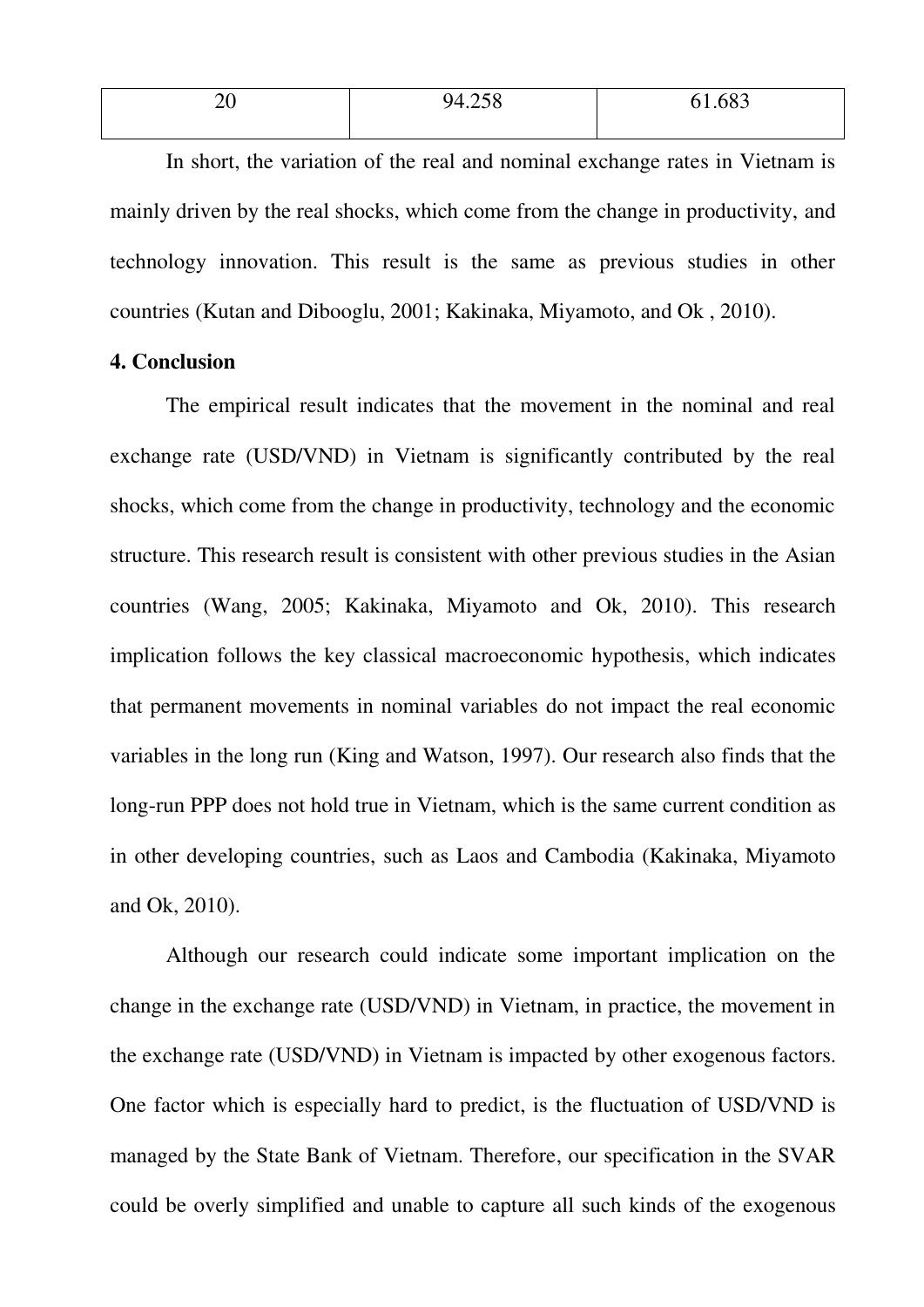factors. In the future, the research should address these issues in order to fully explain the fluctuation of the exchange rate (USD/VND) in Vietnam.

## **References**

Blanchard, O and D Quah, 1986. The dynamic effects of aggregate demand and supply disturbances. *American Economic Review, Vol.79, p.655-673.* 

Sims, 1986. Are forecasting models usable for policy analysis?. *Federal Reserve Bank of Minneapolis Quarterly Review* 1 (Winter).

Clarida, RH and J Gali, 1994. Sources of real exchange rate fluctuations: how important are nominal shocks?. *Carnegie Rochester Conference Series on Public Policy, vol.41, p.1 – 56.* 

Robert G.King and Mark W.Watson, 1997. Testing long-run neutrality. *Federal Reserve Bank of Richmond Economic Quarterly, Vol.83/3 (summer), p.69- 101.* 

Enders, W and B Lee, 1997. Accounting for real and nominal exchange rate movements in post-Bretton Woods period. *Journal of International Money and Finance, vol.16, p.233 – 254.* 

Chow – Lin Chen and Tyh – Lin Wu, 1997. Sources of real exchange rate fluctuations: empirical from four Pacific Basin countries. *Southern Economic Journal, vol.63, no.3, p.776 – 787.* 

Dibooglu, S and AM Kutan, 2001. Source of real exchange rate fluctuations in transition economies: The case of Poland and Hungary. *Journal of Comparative Economics, Vol.29, p.257 – 275.* 

Ha, I, B Lee and C Cheong, 2007. What caused the Korean currency crisis in 1997?: Weak fundamentals or self-fulfilling expectations. *Asian Economic Journal, vol.21, p.195 – 206.* 

Tao Wang, 2005. Sources of real exchange rate fluctuations in China. *Journal of Comparative Economis, vol.33, p. 753 – 771.* 

Ender, 2010. Applied econometrics time series, 3th edition, p272 – 349, John Willey & Sons.

Makoto Kakinaka, Hiroaki Miyamoto and Seiha Ok, 2010. Real shock or nominal shock? Exchange rate movements in Cambodia and Lao PDR. *The Singapore Economic Review, vol. 55, no.4, p.685 – 703.*